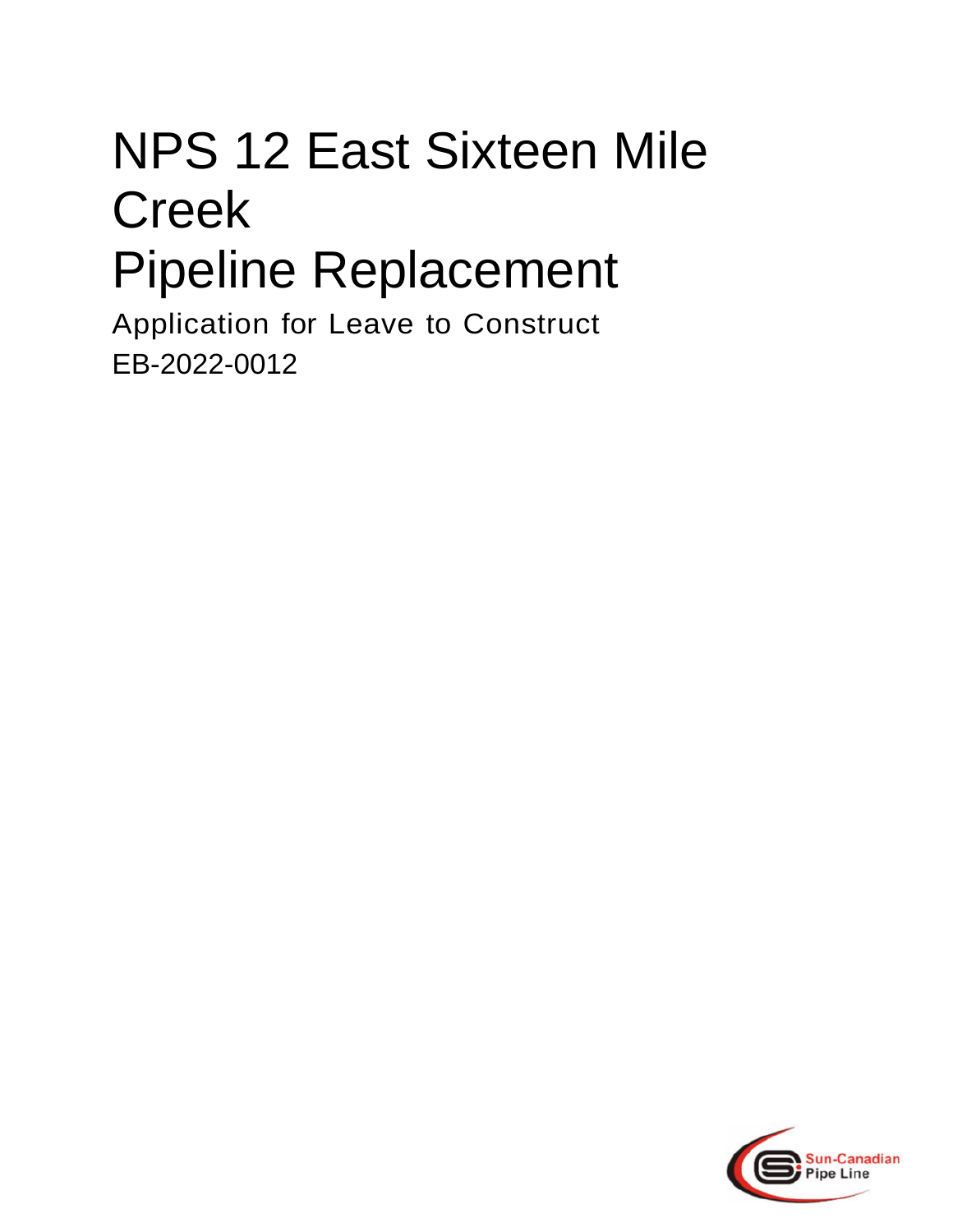# **EXHIBIT A - GENERAL**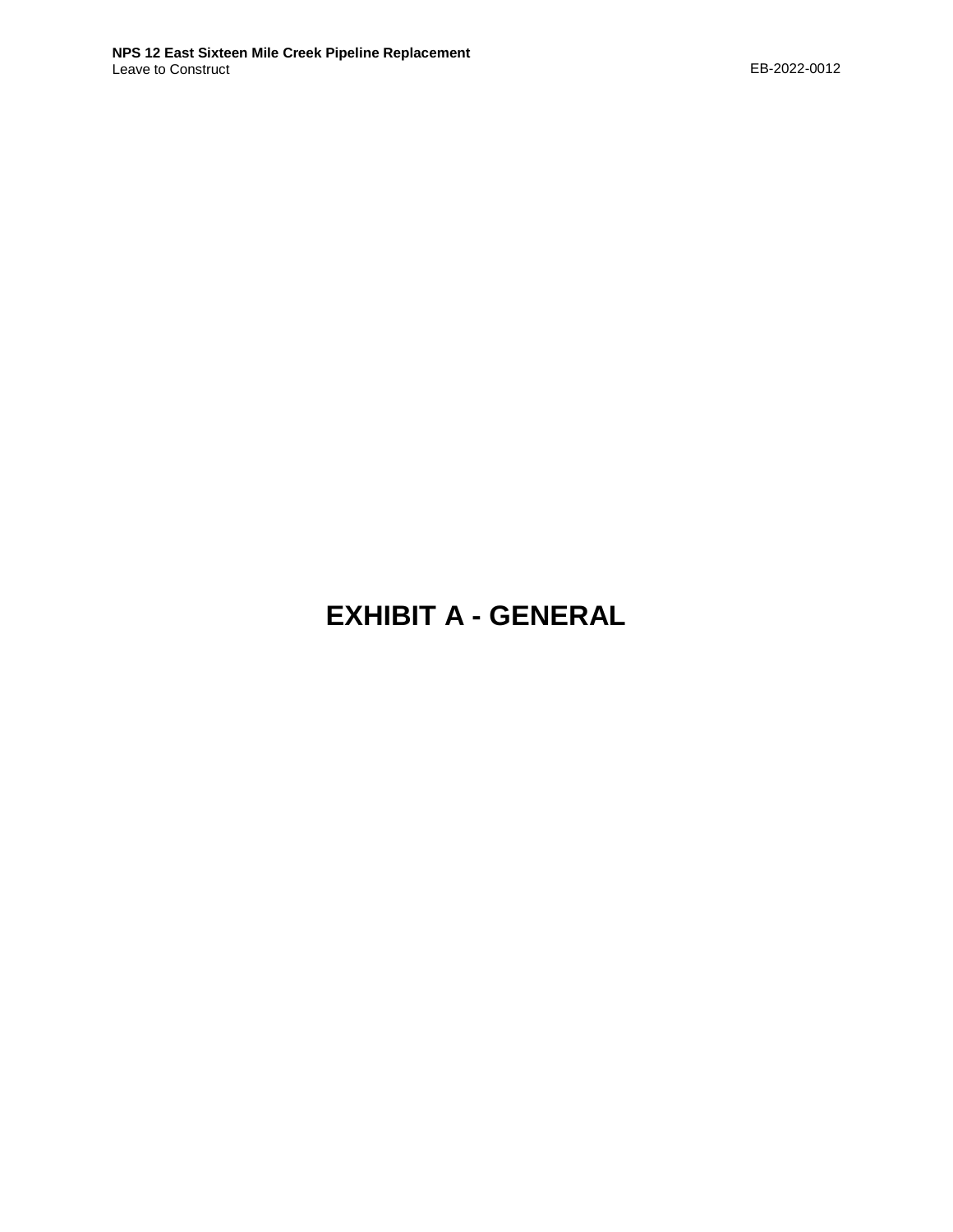# **A.1.1 ACRONYMS AND ABBREVIATIONS**

Terminology used in this document is defined where it is first used. The following list will assist readers who may choose to review only portions of the document.

| ac            | acres                                                                                                                      |
|---------------|----------------------------------------------------------------------------------------------------------------------------|
| <b>CH</b>     | <b>Conservation Halton</b>                                                                                                 |
| <b>CHER</b>   | Cultural heritage evaluation report                                                                                        |
| <b>CHVI</b>   | Cultural heritage value or interest                                                                                        |
| <b>CHL</b>    | Cultural heritage landscapes                                                                                               |
| <b>CSA</b>    | <b>Canadian Standards Association</b>                                                                                      |
| ER            | <b>Environmental Report</b>                                                                                                |
| ha            | hectares                                                                                                                   |
| <b>HCCC</b>   | Six Nations Haudenosaunee Confederacy Chiefs Council                                                                       |
| <b>HDI</b>    | HaudenosauneeDevelopment Institute                                                                                         |
| <b>HDD</b>    | Horizontal directional drilling                                                                                            |
| <b>HWN</b>    | <b>Huron-Wendat Nation</b>                                                                                                 |
| kPa           | kilopascal                                                                                                                 |
| <b>LTC</b>    | <b>Leave to Construct</b>                                                                                                  |
| m             | metre                                                                                                                      |
| <b>MOE</b>    | Ministry of Energy                                                                                                         |
| <b>MMA</b>    | Ministry of Municipal Affairs                                                                                              |
| <b>MECP</b>   | Ministry of Environment, Conservation and Parks                                                                            |
| <b>ENDM</b>   | The Ministry that was formerly the Ministry of Energy, Northern<br>Development and Mines, which is now the MOE and MNMNRF. |
| <b>MCFN</b>   | Mississaugas of the Credit First Nation                                                                                    |
| <b>MNMNRF</b> | Ministry of Northern Development, Mines, Natural Resources<br>and Forestry                                                 |
| <b>MNRF</b>   | The Ministry that was formerly the Ministry of Natural Resources<br>and Forestry, which is now the MNMNRF                  |
| <b>MOE</b>    | Ministry of Energy                                                                                                         |
| <b>MOP</b>    | Maximum operating pressure                                                                                                 |
| <b>MPa</b>    | megapascal                                                                                                                 |
| <b>MHSTCI</b> | Ministry of Heritage, Sport, Tourism, Culture Industries                                                                   |
| <b>NPS</b>    | <b>Nominal Pipe Size</b>                                                                                                   |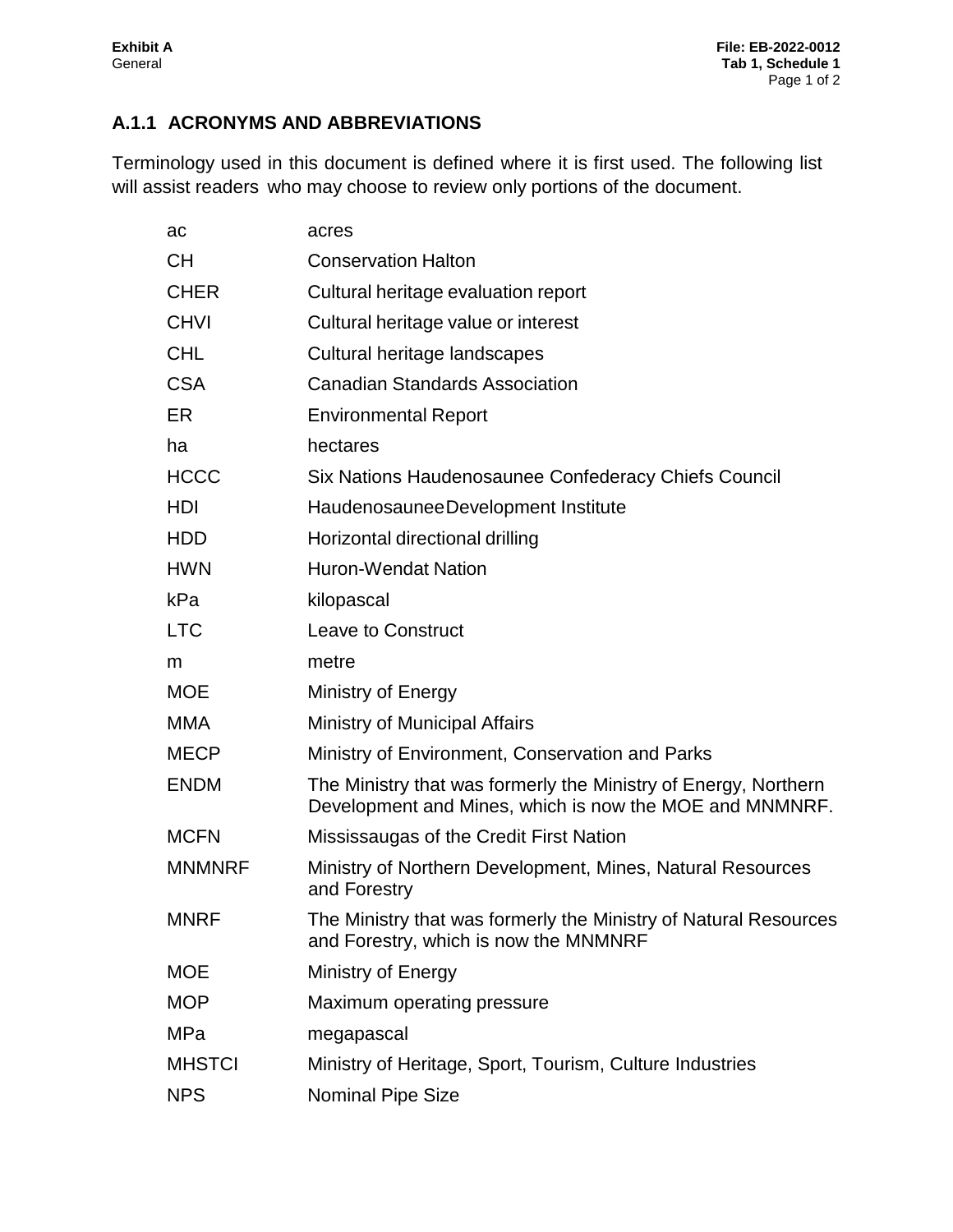| <b>OEB</b>  | <b>Ontario Energy Board</b>                     |
|-------------|-------------------------------------------------|
| <b>OPCC</b> | <b>Ontario Pipeline Coordinating Committee</b>  |
| psi         | Pound force per square inch                     |
| <b>ROW</b>  | Right(s)-of-way                                 |
| <b>SAR</b>  | Species at risk                                 |
| <b>SARA</b> | <b>Species at Risk Act</b>                      |
| <b>SCPL</b> | Sun-Canadian Pipe Line Company Limited          |
| <b>SMYS</b> | Specified minimum yield strength                |
| <b>SNGR</b> | Six Nations of the Grand River                  |
| <b>TMHC</b> | Timmins Martelle Heritage Consultants           |
| <b>TSSA</b> | <b>Technical Standards and Safety Authority</b> |
| <b>TWS</b>  | Temporary workspace                             |
| <b>WPS</b>  | Welding procedure specifications                |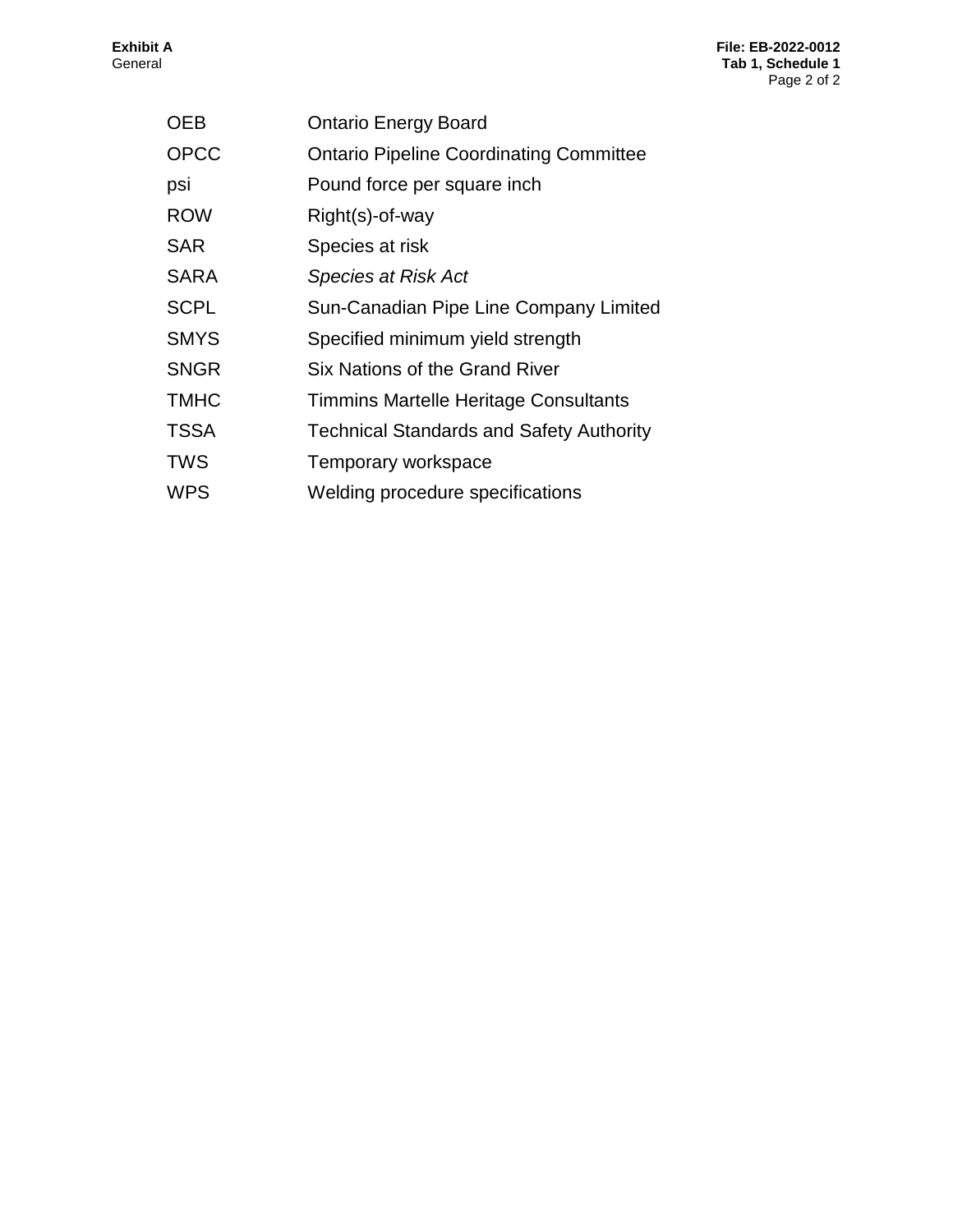# **A.1.2 EXHIBIT LIST**

#### *Exhibit A: General*

| <b>Exhibit</b> | Tab | <b>Schedule</b> | <b>Description</b>                 |  |  |  |
|----------------|-----|-----------------|------------------------------------|--|--|--|
| А              |     |                 | Acronyms and abbreviations         |  |  |  |
|                |     | າ               | <b>Exhibit list</b>                |  |  |  |
|                |     | 3               | Application and approval requested |  |  |  |
|                |     | 4               | Map of project                     |  |  |  |
|                |     | 5               | <b>OPCC</b> distribution list      |  |  |  |
|                |     | 6               | List of interested parties         |  |  |  |

# *Exhibit B: Purpose, Need, Proposed Project and Timing*

| <b>Exhibit</b> | Tab | <b>Schedule</b> | <b>Description</b>                         |  |  |  |  |  |
|----------------|-----|-----------------|--------------------------------------------|--|--|--|--|--|
| В              |     |                 | Purpose, need, proposed project and timing |  |  |  |  |  |
|                |     |                 | Map of preferred routing                   |  |  |  |  |  |

#### *Exhibit C: Routing and Environmental*

| <b>Exhibit</b> | Tab | <b>Schedule</b> | <b>Description</b>                                 |  |  |  |
|----------------|-----|-----------------|----------------------------------------------------|--|--|--|
|                |     |                 | Route selection                                    |  |  |  |
|                |     |                 | <b>Environmental Report Summary</b>                |  |  |  |
|                |     | ົ               | <b>Environmental Protection Plan</b>               |  |  |  |
|                |     |                 | Archaeology Assessment                             |  |  |  |
|                |     |                 | Correspondence related to archaeological resources |  |  |  |

# *Exhibit D: Project*

| <b>Exhibit</b> | Tab | <b>Schedule</b> | <b>Description</b>                     |  |  |  |
|----------------|-----|-----------------|----------------------------------------|--|--|--|
|                |     |                 | Introduction                           |  |  |  |
|                |     | ⌒               | Project construction methods           |  |  |  |
|                |     | っ               | Design specifications                  |  |  |  |
|                |     |                 | Pressure testing                       |  |  |  |
|                |     | 5               | Project costs (section not applicable) |  |  |  |
|                |     | 6               | Schedule                               |  |  |  |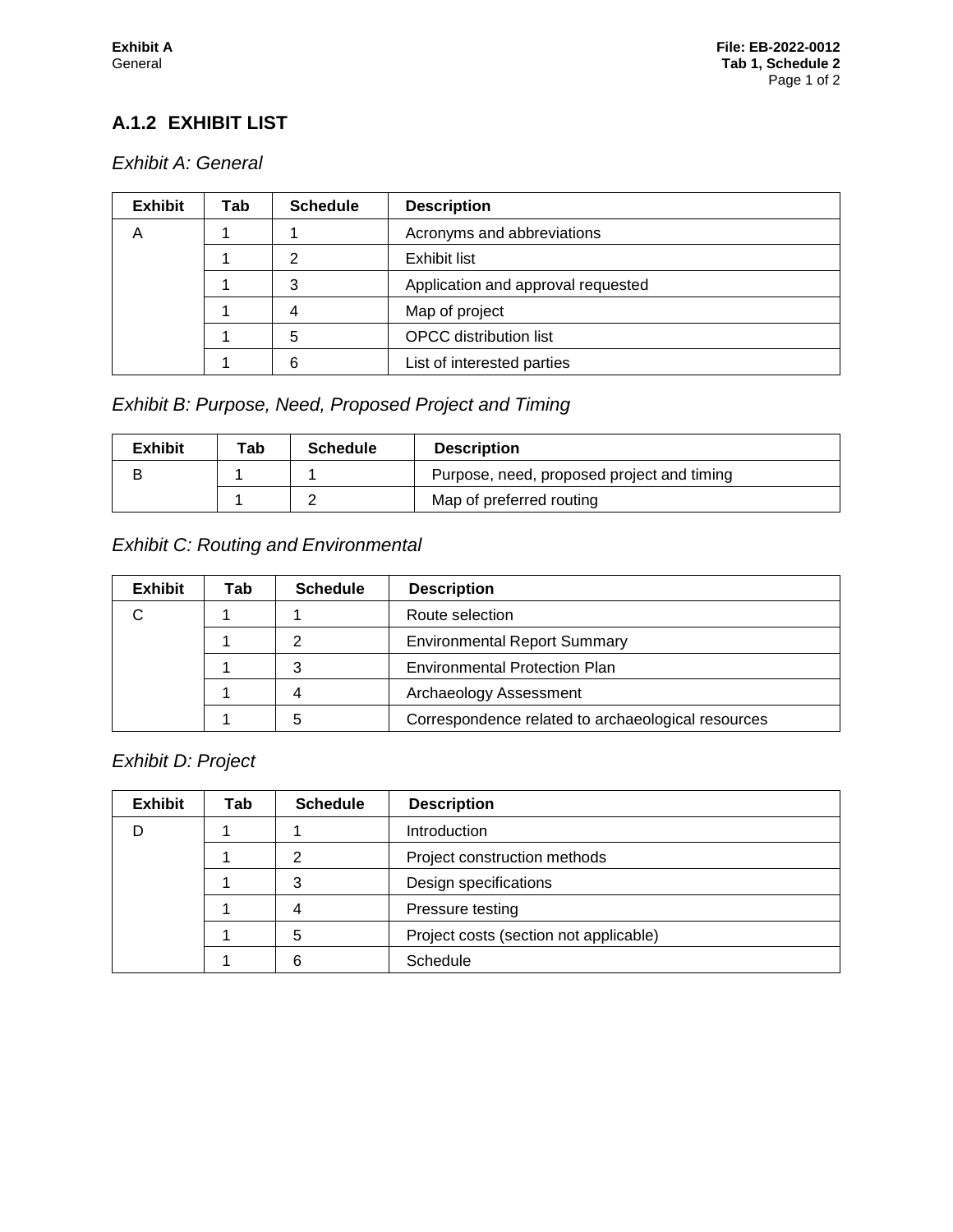# *Exhibit E: Land Matters*

| <b>Exhibit</b> | Tab | <b>Schedule</b> | <b>Description</b>                                               |  |  |  |  |  |
|----------------|-----|-----------------|------------------------------------------------------------------|--|--|--|--|--|
|                |     |                 | Summary of land matters                                          |  |  |  |  |  |
|                |     | ⌒               | Negotiations to date                                             |  |  |  |  |  |
|                |     | 3               | Land-related permits and agreements required                     |  |  |  |  |  |
|                |     |                 | Attachment 1 - Grant of Easement Pipeline (Ontario)<br>Agreement |  |  |  |  |  |
|                |     | 5               | Line list                                                        |  |  |  |  |  |

# *Exhibit F: Indigenous Relations*

| <b>Exhibit</b> | Tab | <b>Schedule</b> | <b>Description</b>                      |  |  |  |
|----------------|-----|-----------------|-----------------------------------------|--|--|--|
|                |     |                 | <b>Indigenous Consultation Summary</b>  |  |  |  |
|                |     |                 | Indigenous correspondence summary table |  |  |  |

# *Exhibit G: Record of Consultation - Supporting Documents*

| <b>Exhibit</b> | Tab | <b>Schedule</b> | <b>Description</b>                                                               |  |  |  |  |
|----------------|-----|-----------------|----------------------------------------------------------------------------------|--|--|--|--|
| G              |     |                 | <b>Consultation Summary</b>                                                      |  |  |  |  |
|                |     |                 | Ontario Energy Board correspondence summary table                                |  |  |  |  |
|                |     |                 | Provincial Ministries and conservation authority<br>correspondence summary table |  |  |  |  |
|                |     |                 | Municipal correspondence summary table                                           |  |  |  |  |

# *Appendices*

| Appendix | <b>Description</b>                                           |
|----------|--------------------------------------------------------------|
|          | <b>Environmental Report</b>                                  |
|          | Indigenous consultation records and supporting documentation |
|          | Record of consultation - supporting documents                |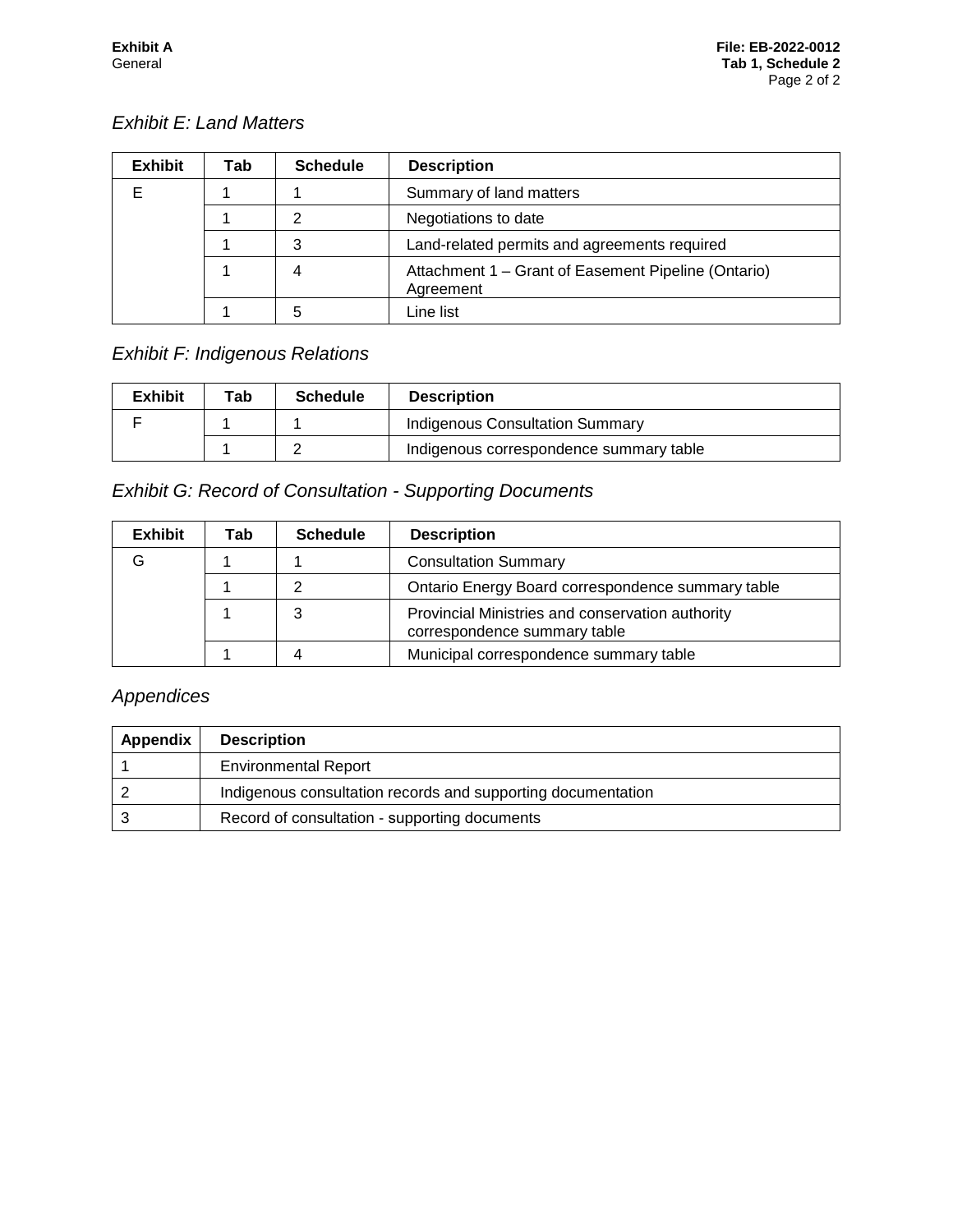#### **A.1.3 APPLICATION AND APPROVALS REQUESTED**

*Ontario Energy Board* 

**IN THE MATTER OF** the *Ontario Energy Board Act, 1998, S.O. 1998*, c. 15 (Sched. B), as amended (the "OEB Act");

**AND IN THE MATTER OF** an application by Sun-Canadian Pipe Line Company Limited under section 90(1) of the OEB Act for an order granting leave to replace an approximately 480 metre portion of existing privately owned NPS12 pipeline that has been exposed at East Sixteen Mile Creek in the Town of Milton;

**AND IN THE MATTER OF** an application by Sun-Canadian Pipe Line Company Limited under section 97 of the OEB Act for approval of the proposed form of easement agreements included herein.

#### **LEAVE TO CONSTRUCT APPLICATION: NPS 12 EAST SIXTEEN MILE CREEK PIPELINE REPLACEMENT**

- 1. The Applicant, Sun-Canadian Pipe Line Company Limited ("Sun-Canadian") is a corporate body duly formed pursuant to the laws of Canada having an office in the City of Hamilton. Sun-Canadian was founded in 1953 to safely transport refined petroleum products for its owners from refineries in the Sarnia area to marketing plants in London, Hamilton, and the Toronto area in an environmentally sound and efficient manner.
- 2. Since its construction, Sun-Canadian has safely operated the NPS12 Pipeline for 48 years. The NPS12 Pipeline is an important infrastructure that transports hydrocarbon refined product ("LVP") from Sarnia to London, Hamilton, and Toronto. To support the continued safe, reliable, and environmentally responsible transportation of LVP, Sun-Canadian is planning to construct and operate a new segment of pipeline to replace the portion of line that has been exposed in the East Sixteen Mile Creek.
- 3. Sun-Canadian hereby applies ("Application") to the Ontario Energy Board ("OEB"), pursuant to section 90(1) of the OEB Act for Leave to Construct ("LTC") the NPS 12 East Sixteen Mile Creek Pipeline Replacement (the "Project"): specifically the Project involves the replacement of approximately 480 metres (m) of existing pipeline in the vicinity of the East Sixteen Mile Creek crossing with a new section of pipe – to be installed at a depth that will eliminate three existing areas of shallow depth of cover. Once the new segment of pipeline is installed, the existing segment will be decommissioned by cutting out / isolating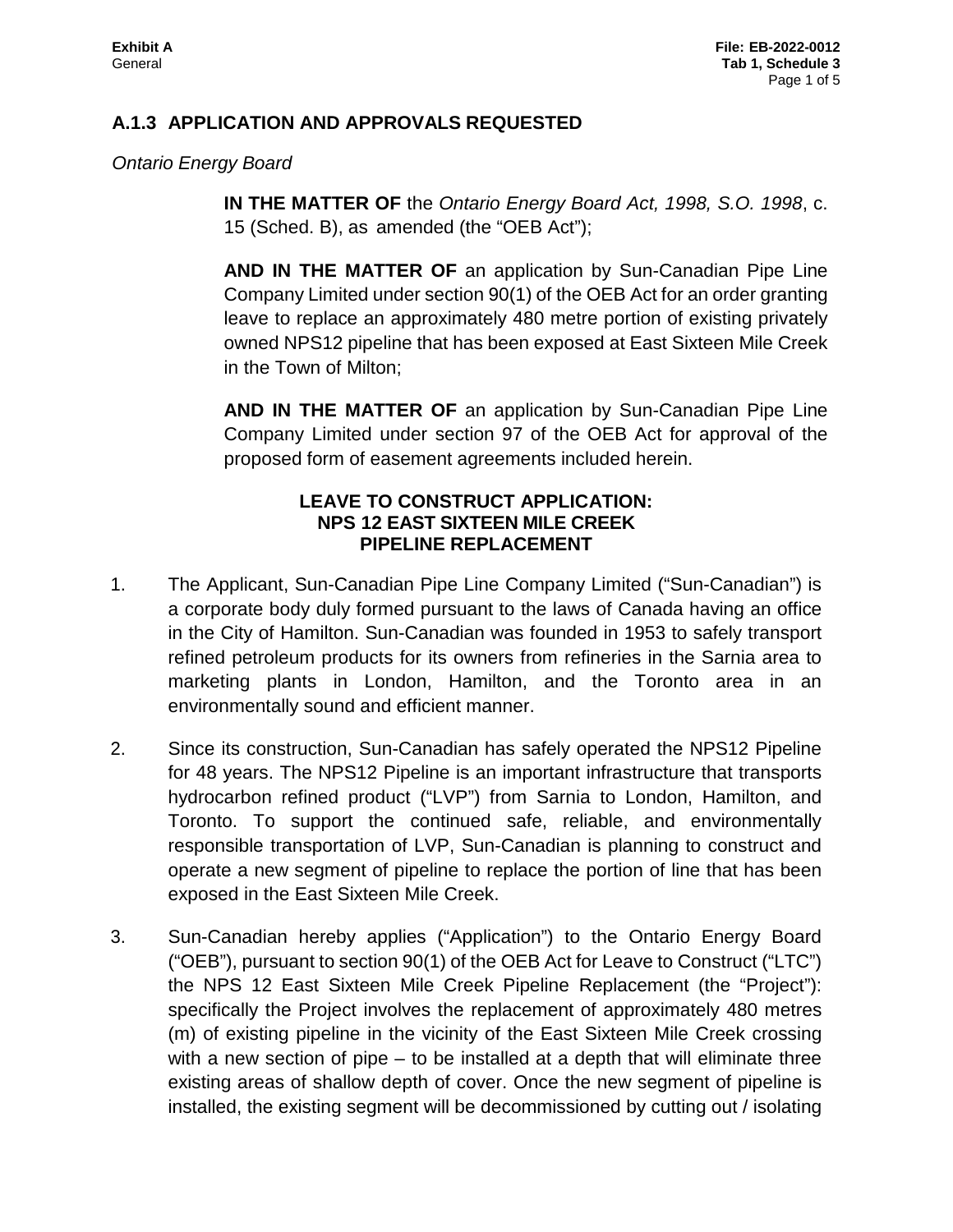it from the new pipeline alignment, removing any remaining product within the pipeline segment, capping of the segment, and filling it with concrete.

- 4. The new pipeline will generally follow the alignment of the existing NPS12 pipeline, to the extent practical, and in consideration of the existing Sun-Canadian easement, adjacent land uses, and environmental and social constraints.
- 5. New easement will be required for a portion of the replacement pipeline segment. The new easement will be approximately 300 m in length and will affect two properties on the west side of Trafalgar Road. The owners of the two affected properties are the same owners who have the existing pipeline on their property. Sun-Canadian will secure temporary workspaces via existing easement agreements with neighbouring parties. No new landowners will be affected.
- 6. The existing pipeline occupies a Right-of-Way ("RoW") that is shared with other utilities owners and operators. A watermain, owned by Halton Region, an Enbridge Gas natural gas pipeline, and Milton Power lines are situated in the RoW. These utilities will continue to operate without disruption and mitigation measures will be applied to limit potential impacts during construction.
- 7. Pending LTC approval, receipt of permits, agreements, and other necessary approvals, construction is planned to occur during the Summer and Fall of 2022. The purpose, need, and timing of the Project is described in greater detail in Exhibit B.1.1. A map identifying the approximate location of the replacement pipeline segment is included as Exhibit B.1.2 of this Application.
- 8. Through the completion of an Environmental Report (ER), Sun-Canadian has planned the Project pursuant to the OEB's Environmental Guidelines for the Location, Construction, and Operation of Hydrocarbon Pipelines and Facilities in Ontario, 7th Edition (2016) ("Environmental Guidelines"). A copy of the ER is attached as Appendix 1 of the Application. The principal objective of the ER was to identify an environmentally preferred route and outline various environmental mitigation and protection measures for the construction and operation of the Project while meeting the intent of the OEB's Environmental Guidelines.
- 9. The route selection process, documented within the ER, was undertaken in accordance with the OEB Environmental Guidelines, which identifies the environmental and socio-economic features, and the routing principles, to be considered. The location of the replacement pipeline segment was determined by considering the confines of available space and the tie-in locations to the existing pipeline. Routing also considered socio-economic constraints,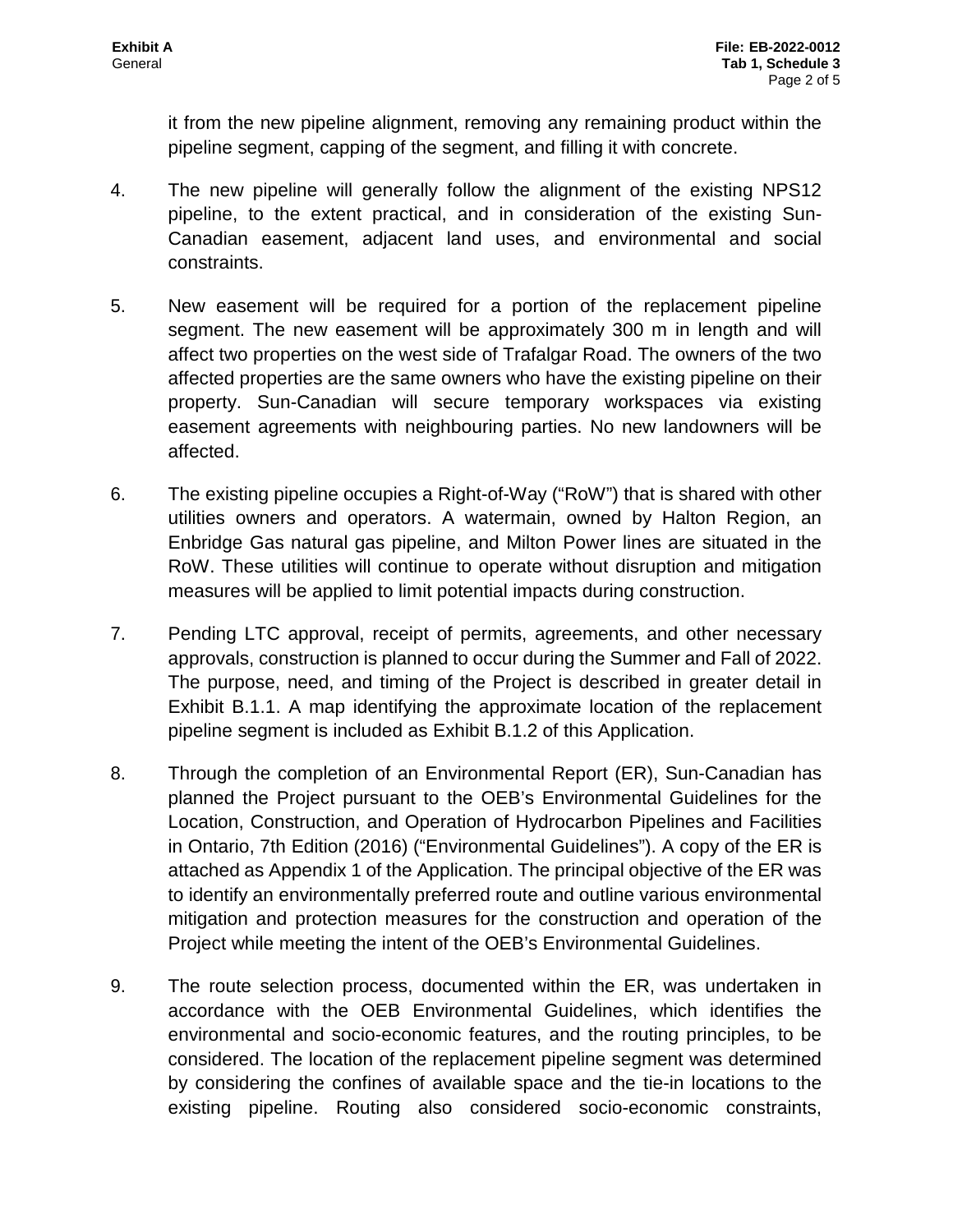environmental considerations, and constructability while utilizing the most reasonably direct route. Further discussion on route selection is included in Exhibit B.1.1 of the Application.

- 10. Sun-Canadian recognizes the importance of consultation and engagement and that it is an essential requirement of the OEB Environmental Guidelines. Sun-Canadian identified interested and potentially affected parties and informed them about the Project, solicited information about their values and local environmental and socio-economic circumstances, and received advice about key Project decisions, before those decisions were finalized. Exhibit A.1.5 lists the Ontario Pipeline Coordinating Committee ("OPCC") members, while Exhibit A.1.6 lists interested parties. Exhibit F outlines the engagement and consultation activities and plans with Indigenous communities. Exhibit G outlines the engagement and consultation activities with the public, municipalities and agencies. Exhibit G is comprised of the Record of Consultation and supporting documents, which includes a record of the consultation log and detailed supporting documents.
- 11. With respect to Indigenous consultation, the Ministry of Energy, Northern Development and Mines (ENDM), now the Ministry of Energy (MOE), Indigenous Energy Policy team provided a letter on July 28, 2020, that outlined the Crown's direction on the duty to consult. ENDM delegated the procedural aspects of the Crown's duty to consult to Sun-Canadian. The letter included a list of Indigenous communities that should be consulted on the basis that they may be adversely affected by the Project, as follows:
	- o Huron-Wendat Nation (Huron Wendat);
		- The ENDM Delegation Letter noted that interests are specific to archaeological resources.
	- o Mississaugas of the Credit First Nation ("MCFN"); and
	- o Six Nations of the Grand River (SNGR);
		- The ENDM Delegation Letter noted that consultation is required with both the Six Nations Elected Council and Haudenosaunee Confederacy Chiefs Council ("HCCC"), and all correspondence with the HCCC should copy the Haudenosaunee Development Institute ("HDI").
- 12. Exhibit D includes details on project design specifications, construction methodologies, pressure testing procedures and key milestones.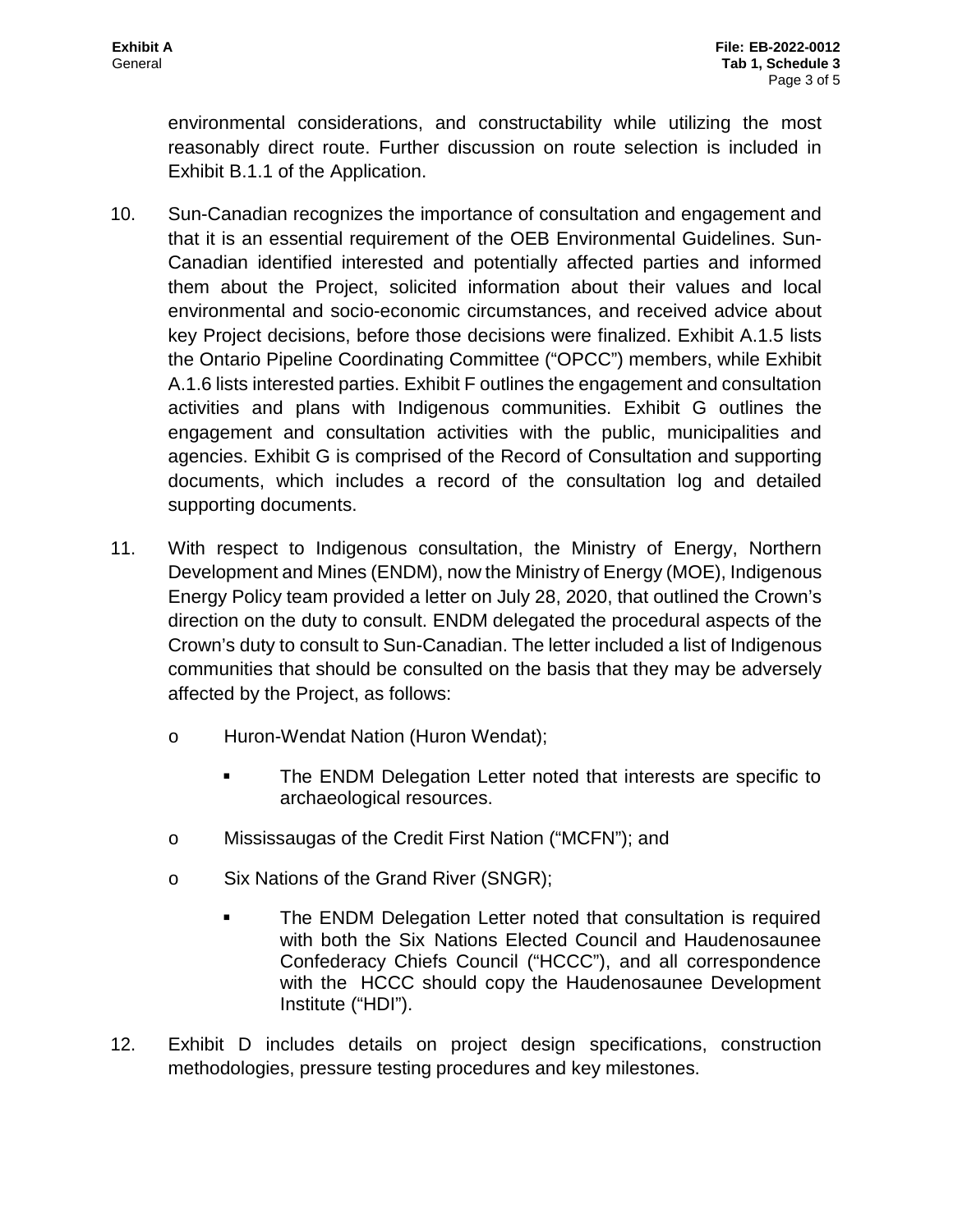- 13. Exhibit E includes a summary of land matters, negotiations to-date and a description of land related permits and agreements required and copies of draft agreements to be offered to affected landowners, where easements are required (Sun-Canadian's Grant of Easement Pipeline Agreement is attached as Exhibit E.1.4). A redacted landowner list is provided as Exhibit E.1.5, which describes the parcels, a copy of which will be filed in accordance with the OEB's rules on confidentiality.
- 14. Sun-Canadian is a non-rate regulated private enterprise and the Project is financed by Sun-Canadian. There are no cost impacts on ratepayers. Therefore, disclosure of Project costs and an economic feasibility assessment are not applicable. No supporting information is required relating to project costs and economic feasibility assessment.
- 15. This approach is supported by the OEB's recent Decision and Order dated March 12, 2020 in EB-2019-0007 which at page 5 notes:
- 16. "In this case, the OEB's review does not include consideration of the Project cost and economics as Imperial Oil is not a rate-regulated entity, and the costs of the Project will therefore not be passed on to ratepayers through any OEB-approved rates."
- 17. Sun-Canadian requests that this Application proceed by way of a written hearing in English.
- 18. Sun-Canadian requests that the OEB make the following orders:
	- (1) an order pursuant to section 90 of the *Ontario Energy Board Act* granting Leave to Construct the Project; and
	- (2) an order pursuant to section 97 of the *Ontario Energy Board Act*  approving the proposed grant of easement pipeline agreement found in Exhibit E.1.4.
- 19. Sun-Canadian requests that copies of all documents filed with the Board in connection with this proceeding be provided to Sun-Canadian's regulatory lead and legal counsel as follows:
	- a. Applicant: Sun-Canadian Pipe Line Company Limited
	- b. Address: 830 Highway 6 North, Flamborough, ON L0R 2H0
	- c. Contact: Peter Martens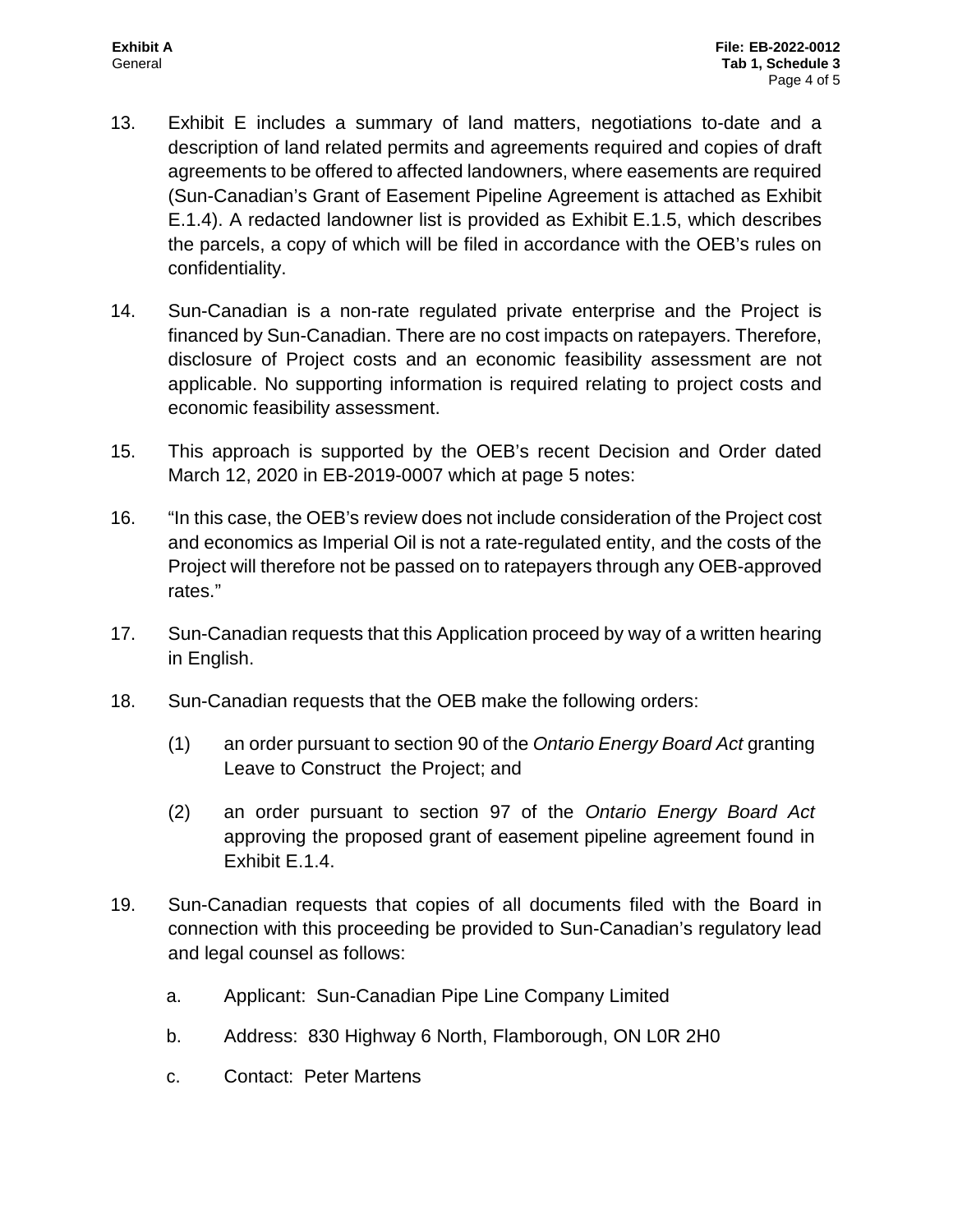- d. Phone: 289-230-4350
- e. Email: pmartens@sun-canadian.com
- f. Applicant's counsel: Borden Ladner Gervais LLP
- g. Address: Bay Adelaide Centre, East Tower, 22 Adelaide Street West, Suite 3400, Toronto, ON M5H 4E3
- h. Contact: John A.D. Vellone
- i. Phone: 416-367-6730
- j. Email: jvellone@blg.com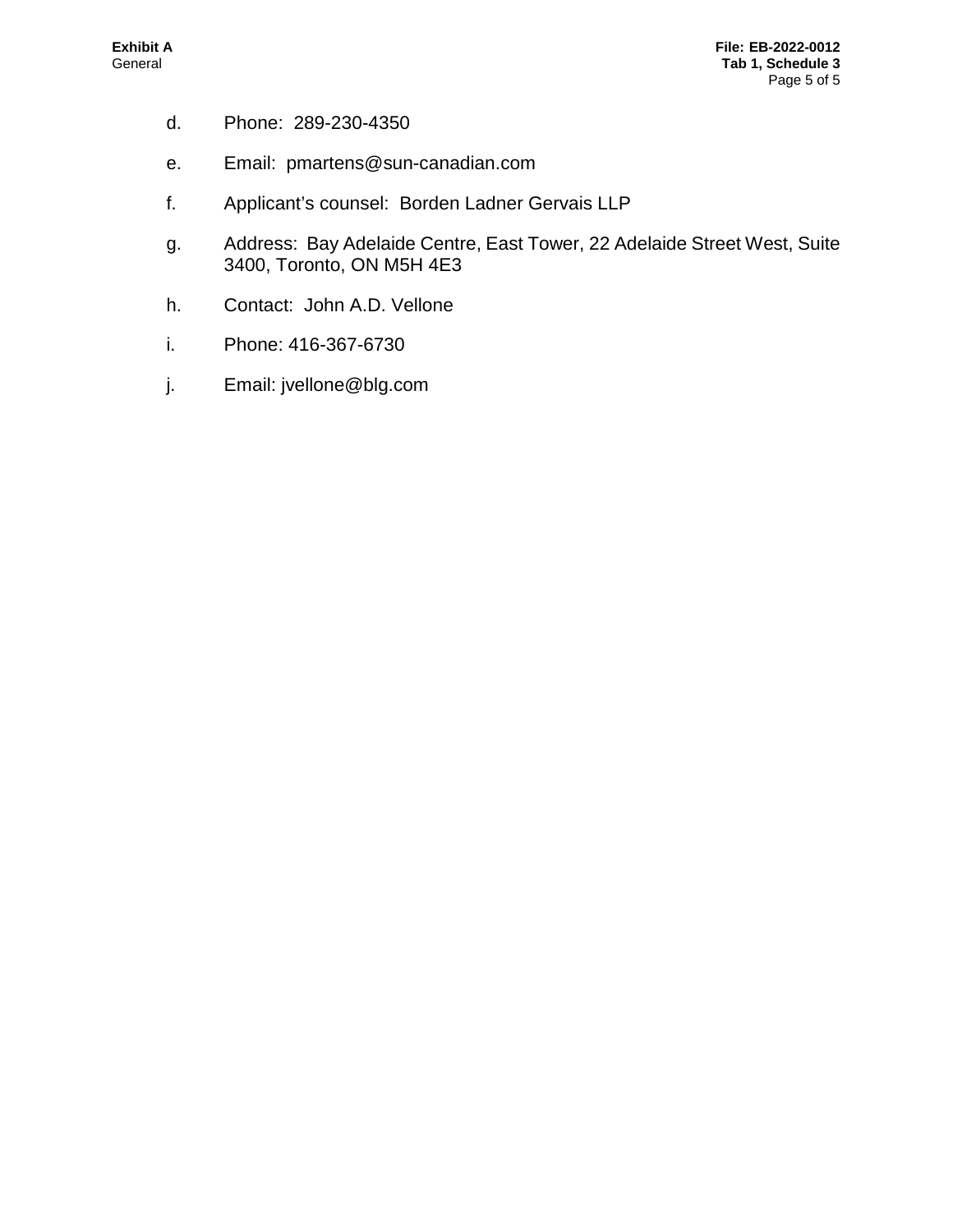#### **A.1.4 MAP OF PROJECT**

# **Figure A.1.4-1: Proposed Pipeline Alignment**

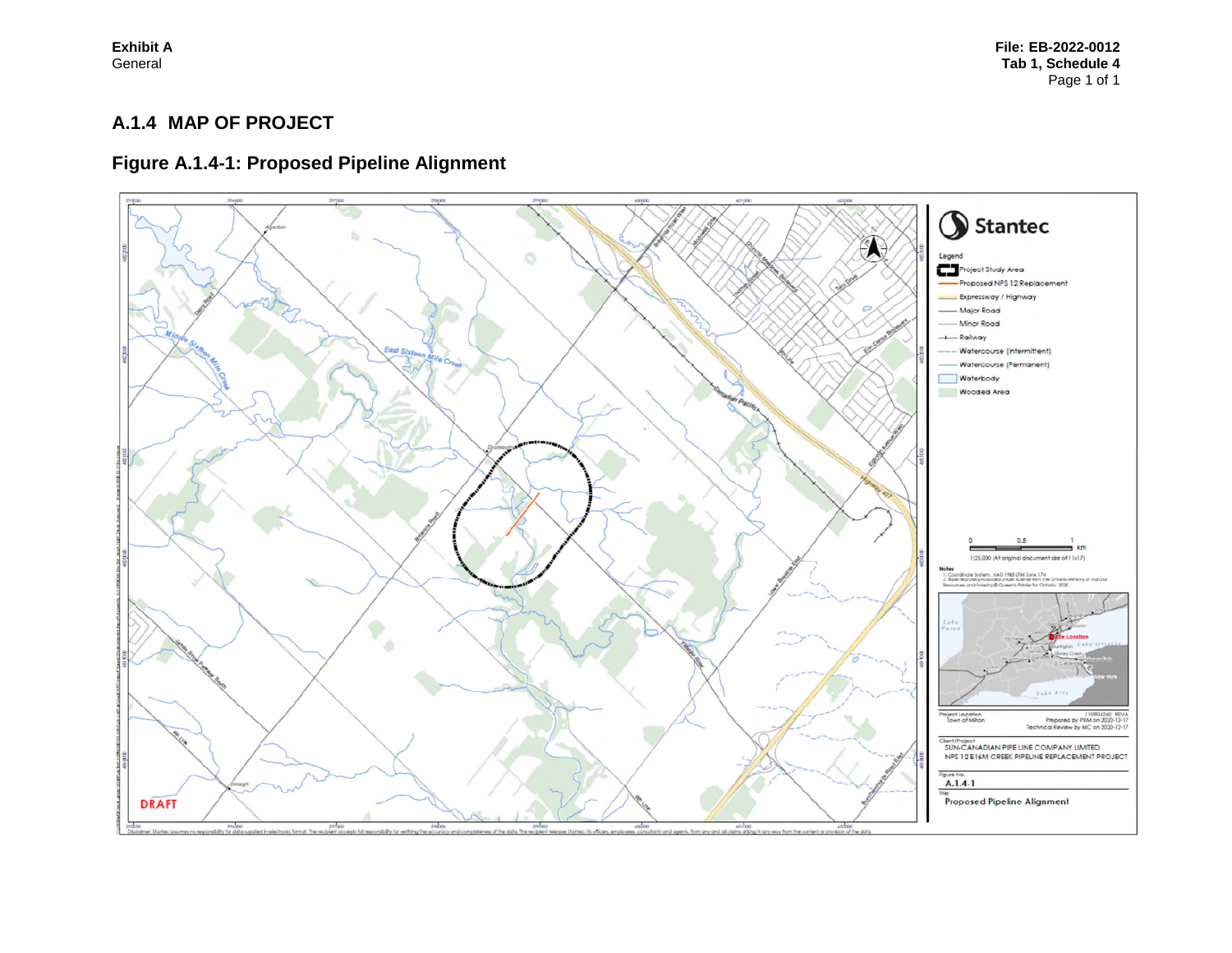# **A.1.5 OPCC DISTRIBUTION LIST**

# **Table A.1.5-1: OPCC Distribution List**

| <b>First</b><br>Nam<br>е | Last<br>Nam<br>е    | <b>Title</b>                                                                                                   | Representing                                                                  | <b>Address</b>                                   | <b>Town</b>           | Pro<br>vin<br>ce | Post<br>al<br>Code      | Phon<br>e                  | Email                                              |
|--------------------------|---------------------|----------------------------------------------------------------------------------------------------------------|-------------------------------------------------------------------------------|--------------------------------------------------|-----------------------|------------------|-------------------------|----------------------------|----------------------------------------------------|
| Zora                     | Crnoj<br>acki       |                                                                                                                | Ontario Energy Board                                                          | PO Box 2319, 2300<br>Yonge Street, 26th<br>Floor | Toron<br>to           | ON               | M4P<br>1E4              | $416 -$<br>440-<br>8104    | zora.crnojacki<br>@oeb.ca                          |
| Hel<br>ma                | Geert<br>s          | Land Use<br>Policy &<br><b>Stewards</b><br>hip                                                                 | Ministry of Agriculture,<br>Food and Rural Affairs                            | Stone<br>1<br>Road<br>West, 3rd Floor SE         | Guelp<br>h            | ON               | N <sub>1</sub> G<br>4Y2 | 519-<br>546-<br>7423       | helma.geerts<br>@ontario.ca                        |
| Dan                      | Minki<br>n          | Heritage<br>Planner                                                                                            | Ministry<br>of<br>Heritage,<br>Tourism<br>Sport,<br>and<br>Culture Industries | 401 Bay Street                                   | Toron<br>to           | ON               | M7A<br>0A7              | $416 -$<br>$314 -$<br>7147 | dan.minkin@o<br>ntario.ca                          |
| Tony                     | Difab<br>io         |                                                                                                                | of<br>Ministry<br>Transportation                                              | 301 St. Paul Street,<br>2nd Floor                | St.<br>Catha<br>rines | ON               | L3R<br>7R4              | $905 -$<br>704-<br>2656    | tony.difabio@<br>ontario.ca                        |
| Kour<br>osh              | Mano<br>uche<br>hri |                                                                                                                | Technical<br>Standards<br>and Safety Authority                                | 345<br>Carlingview<br><b>Drive</b>               | Toron<br>to           | OΝ               | M9W<br>6N9              | $416 -$<br>734-<br>3539    | kmanouchehri<br>@tssa.org                          |
| Sally                    | Ren<br>wick         | Team<br>Lead.<br>Environm<br>ental<br>Planning,<br>Land Use<br>and<br>Environm<br>ental<br>Planning<br>Section | of<br>Natural<br>Ministry<br>Resources and Forestry                           | 300 Water Street                                 | Peter<br>borou<br>gh  | ON               | K9J<br>8M <sub>5</sub>  | $705 -$<br>$755 -$<br>5195 | sally.renwick<br>@ontario.ca                       |
| Scot<br>t                | Olive<br>r          | Western<br>Municipal<br>Services<br>Office                                                                     | Ministry of Municipal<br>Affairs and Housing                                  | 659 Exeter Rd, 2nd<br>Floor                      | Lond<br>on            | ON               | N <sub>6</sub> E<br>1L3 | 519-<br>873-<br>4033       | scott.oliver@o<br>ntario.ca                        |
|                          |                     |                                                                                                                | Ministry of Environment,<br>Conservation and Parks,<br><b>Central Region</b>  | Place Nouveau 9th<br>Flr, 5775 Yonge St          | Toron<br>to           | ON               | M2M<br>4J1              |                            | eanotification.<br>cregion@onta<br>rio.ca          |
| Cory                     | Ostro<br>wka        | Environm<br>ental<br>Specialist<br>Environm<br>ental<br>Managem<br>ent                                         | Infrastructure Ontario                                                        | 1<br>Dundas Street<br>West, Suite 2000           | Toron<br>to           | ON               | M <sub>5</sub> G<br>2L5 | 416-<br>$571 -$<br>8294    | cory.ostRoWk<br>a@<br>infrastructureo<br>ntario.ca |
| Jaso<br>n                | McC<br>ullou<br>gh  | Senior<br>Advisor,<br>Indigenou<br>s Energy<br>Policy<br>Unit                                                  | of<br>Energy,<br>Ministry<br>Northern<br>Development<br>and Mines             | 6th<br>Floor,<br>77<br><b>Grenville Street</b>   | Toron<br>to           | ON               | M7A<br>2C1              | 416-<br>526-<br>2963       | jason.mccullo<br>ugh@ontario.<br>ca                |
| Deb<br>bie               | Scanl<br>on         | Manager<br>Approvals<br>Section                                                                                | Ministry of Environment,<br><b>Conservation and Parks</b>                     | 40 St. Clair Av. W.<br>14th Floor                | Toron<br>to           | ON               | M4V<br>1M2              | 647-<br>627-<br>5917       | sourceprotecti<br>onscreening<br>@<br>ontario.ca   |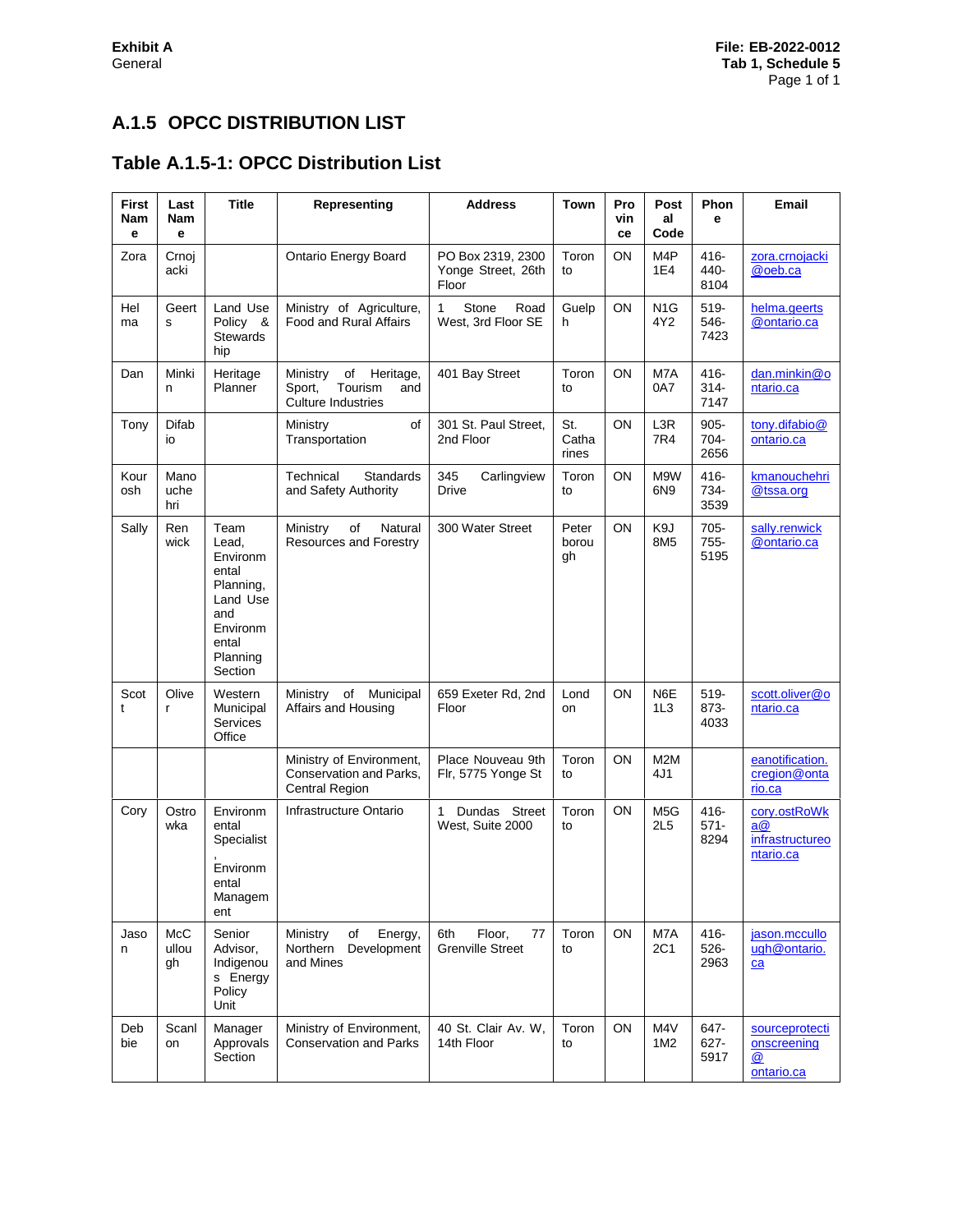#### **A.1.6. LIST OF INTERESTED PARTIES**

1. In addition to OPCC members, Sun-Canadian identified key municipal and provincial staff, Indigenous communities and local organizations that may have an interest in the Project. The identification of interested and potentially affected parties was undertaken using a variety of sources, including the Ministry of the Environment, Conservation and Parks (MECP)'s Environmental Assessment Government Review Team Master Distribution List. Indigenous communities were identified through consultation with ENDM (now MOE). Directly affected and adjacent landowners were also consulted. A list of directly affected and adjacent landowners can be found in Exhibit E.1.5.

#### **Table A.1.6-1: Additional Provincial, Municipal, Other Agency and Indigenous Community Contacts**

| <b>First</b><br>Name | Last<br>Name | Title                                                              | Representing                                                   | <b>Phone</b>             | Email                      |
|----------------------|--------------|--------------------------------------------------------------------|----------------------------------------------------------------|--------------------------|----------------------------|
| <b>Brad</b>          | Allen        | <b>District</b><br>Manager,<br>Aurora<br><b>District</b>           | Ministry of Natural Resources<br>and Forestry                  | 905-713-7372             | brad.allan@ontario.ca      |
| Maria                | Jawaid       | <b>District</b><br>Planner,<br>Aurora<br><b>District</b>           | Ministry of Natural Resources<br>and Forestry                  | 907-713-7367             | maria.jawaid@ontario.ca    |
| James                | Hamilton     | Manager,<br>Heritage<br>Planning<br>Unit                           | Ministry of Heritage, Sport,<br>Tourism and Culture Industries | 416-212-7505             | james.hamilton@ontario.ca  |
| Ben                  | Davis        | Regulations<br>Officer                                             | <b>Conservation Halton</b>                                     | 905-336-1158 x<br>2278   | bdavis@hrca.on.ca          |
| Anneleis             | Eckert       | Rural<br>Planner                                                   | Ministry of Agriculture, Food<br>and Rural Affairs             | 519-827-6040             | anneleis.eckert@ontario.ca |
| Barbara              | Koopma<br>ns | Commission<br>er, Planning<br>&<br>Developmen<br>$\ddagger$        | Town of Milton                                                 | 905-878-7252 x<br>2398   | planning@milton.ca         |
| Troy                 | McHarg       | Commission<br>er,<br>Corporate<br>Services/To<br>wn Clerk          | Town of Milton                                                 | 905-878-7252             | towncler@milton.ca         |
| Shawn                | Clewlow      | Infrastructur<br>e & Right of<br>Way<br>Technologis<br>$\mathbf t$ | Town of Milton                                                 | 905-878-7252             | shawn.clewlow@milton.ca    |
| Graham               | Milne        | Regional<br>Clerk                                                  | <b>Halton Region</b>                                           | 905-825-6000 x<br>7110   | graham.milne@halton.ca     |
| Robert               | Clackett     | Senior<br>Planner                                                  | <b>Halton Region</b>                                           | 905-825-600<br>X<br>7554 | robert.clackett@halton.ca  |
| Diana                | Jiona        | Manager,<br>Infrastructur                                          | <b>Halton Region</b>                                           | 905-878-7252 x<br>2513   | diana.jiona@milton.ca      |